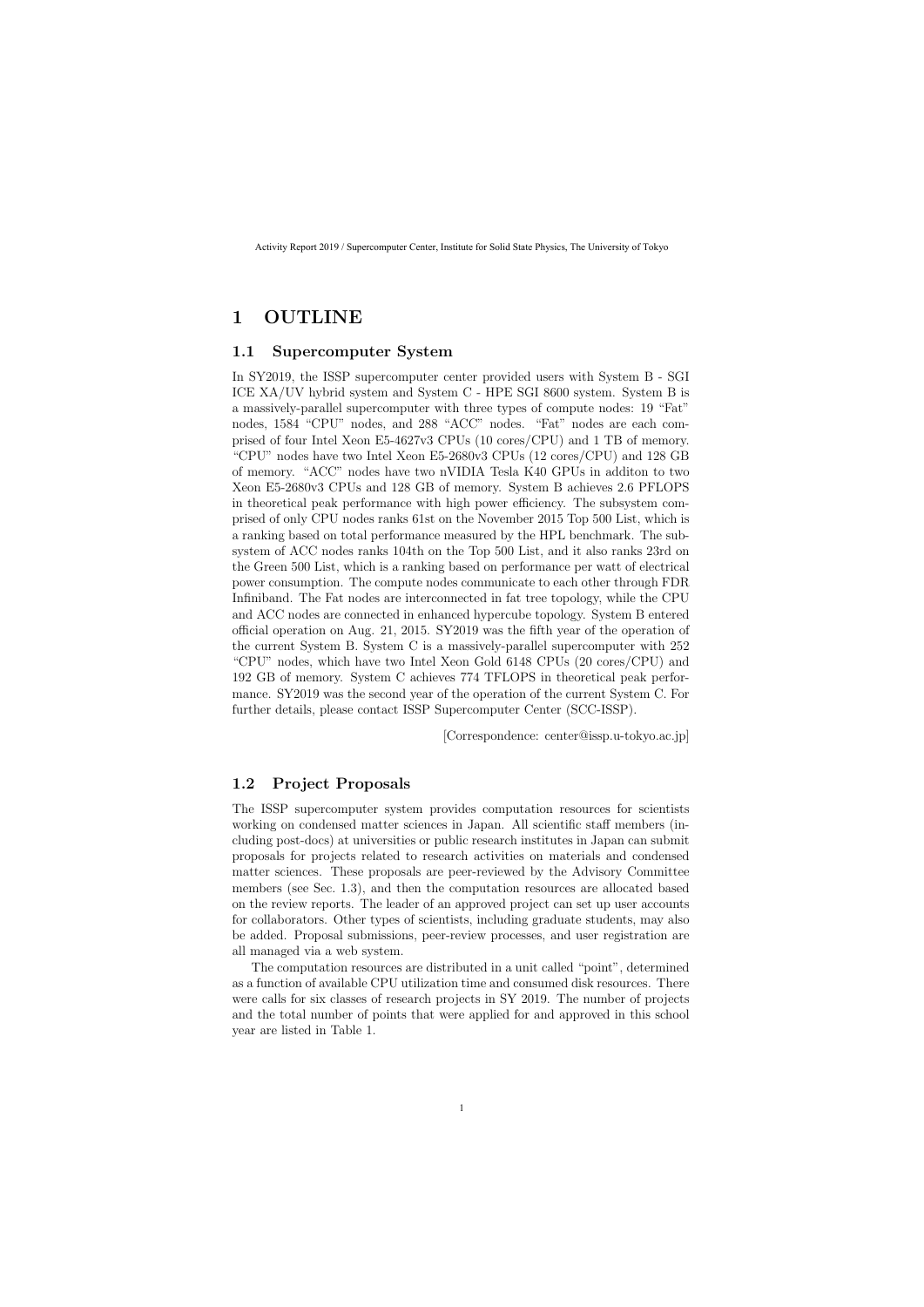| Class         |         | Maximum | Application  | # of     |           |          | Total points       |          |
|---------------|---------|---------|--------------|----------|-----------|----------|--------------------|----------|
|               |         | Points  |              | Proj.    | Applied   |          | Approved           |          |
|               | $Sys-B$ | $Sys-C$ |              |          | $SVS - B$ | $Sys-C$  | $SVS - B$          | $Sys-C$  |
| A             | 100     | 100     | any time     | 17       | 1.7k      | 0.9k     | 1.7k               | 0.9k     |
| Β             | 1k      | 500     | twice a year | 88       | 83.8k     | 4.7k     | 58.3k              | 4.1k     |
| $\mathcal{C}$ | 10k     | 2.5k    | twice a year | 182      | 1416.2k   | 88.2k    | 608.0 <sub>k</sub> | 63.0k    |
| D             | 10k     | 2.5k    | any time     | 5        | 26.9k     | 2.0k     | 26.9k              | 2.0k     |
| Ε             | 30k     | 2.5k    | twice a year | 17       | 475.0k    | 44.0k    | 253.0k             | 35.6k    |
| S             |         |         | twice a year | $\Omega$ | $\theta$  | $\Omega$ | $\Omega$           | $\theta$ |
| <b>SCCMS</b>  |         |         |              | 36       | 253.0k    | 23.5k    | 253.0k             | 23.5k    |
| Total         |         |         |              | 345      | 2255.6k   | 163.2k   | 1200.9k            | 128.8k   |

Table 1: Classes of research projects in SY 2019

- *•* Class A is for trial use by new users; proposals for Class A projects are accepted throughout the year.
- *•* Proposals for projects in Classes B (small), C (mid-size), E (large-scale), and S (exceptional) can be submitted twice a year. Approved projects in Classes A, B, C, and E continue to the end of the school year.
- In Class D, projects can be proposed on rapidly-developing studies that need to perform urgent and relatively large calculations. An approved project continues for 6 months from its approval.
- *•* Class S is for projects that are considered extremely important for the field of condensed matter physics and requires extremely large-scale computation. The project may be carried out either by one research group or cooperatively by several investigators at different institutions. A project of this class should be applied with at least 10,000 points; there is no maximum. We require group leaders applying for Class S to give a presentation on the proposal to the Steering Committee of the SCC-ISSP. Class S projects are carried out within one year from its approval.
- Project leaders can apply for points so that the points for each system do not exceed the maximum point shown in this table.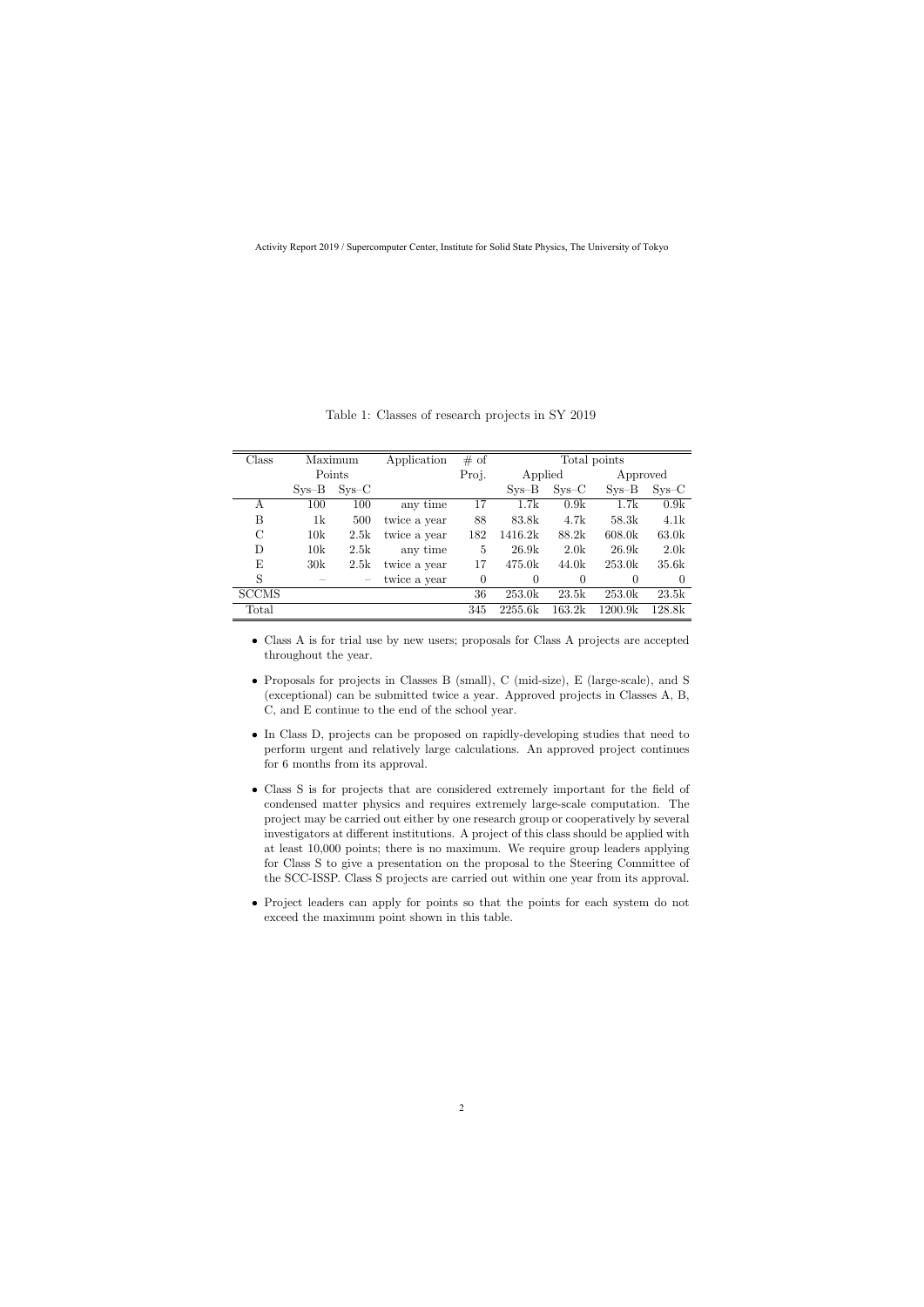

Figure 1: Supercomputer System at the SCC-ISSP

In addition, from SY 2016, ISSP Supercomputer is providing 20% of its computational resources for Supercomputing Consortium for Computational Materials Science (SCCMS), which aims at advancing parallel computations in condensed matter, molecular, and materials sciences on the 10-PFlops K Computer and the exascale post-K project. Computational resources have also been allotted to Computational Materials Design (CMD) workshops, as well as for Science Camps held in ISSP for undergraduate students.

## **1.3 Committees**

In order to fairly manage the projects and to smoothly determine the system operation policies, the Materials Design and Characterization Laboratory (MDCL) of the ISSP has organized the Steering Committee of the MDCL and the Steering Committee of the SCC-ISSP, under which the Supercomputer Project Advisory Committee (SPAC) is formed to review proposals. The members of the committees in SY 2019 were as follows:

Steering Committee of the MDCL

HIROI, Zenji ISSP (Chair person)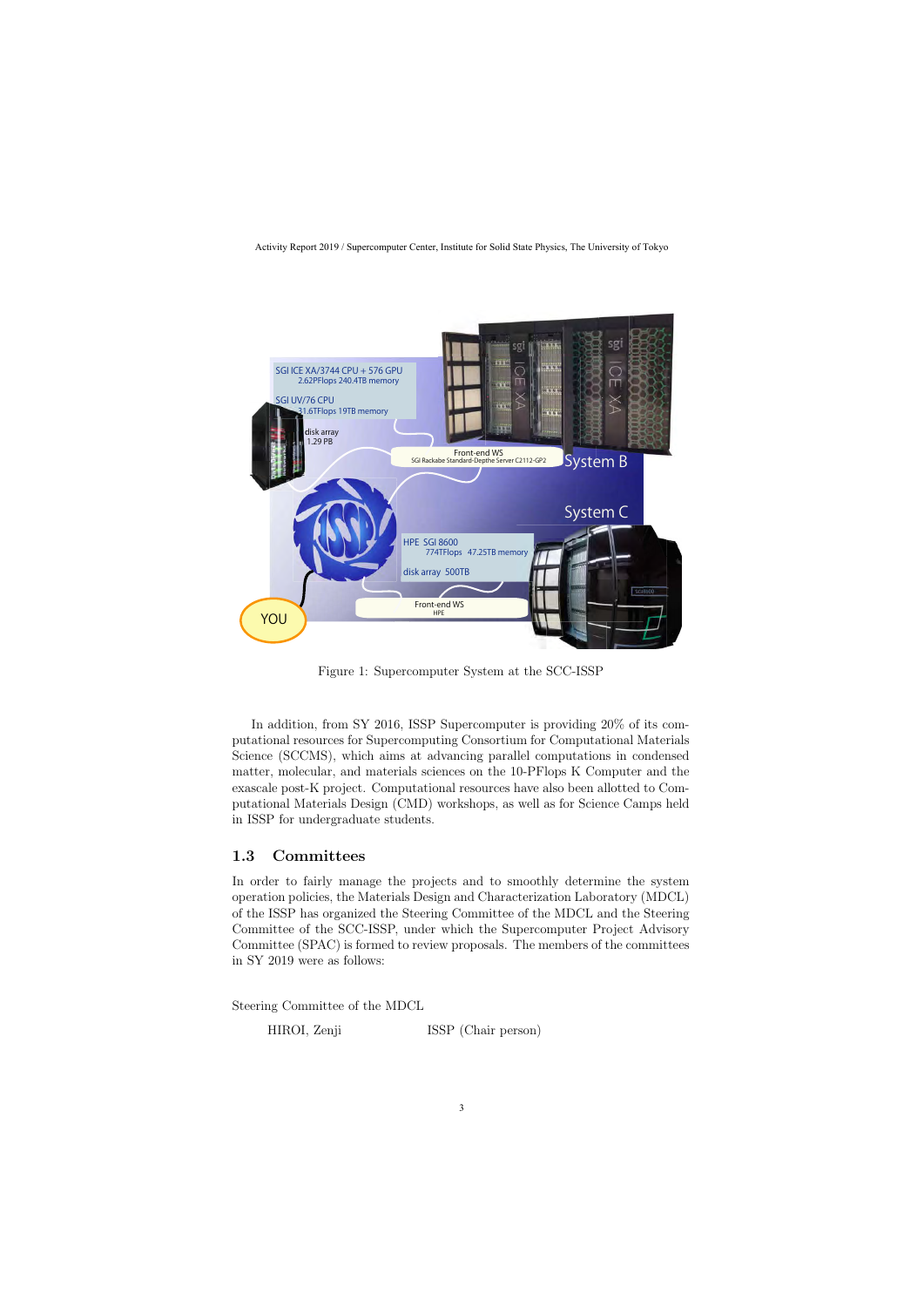| KAWASHIMA, Naoki  | <b>ISSP</b>         |
|-------------------|---------------------|
| OZAKI, Taisuke    | <b>ISSP</b>         |
| NOGUCHI, Hiroshi  | <b>ISSP</b>         |
| UWATOKO, Yoshiya  | <b>ISSP</b>         |
| SUGINO, Osamu     | <b>ISSP</b>         |
| TOHYAMA, Takami   | Tokyo Univ. of Sci. |
| ONO, Tomoya       | Kobe Univ.          |
| YAMAURA, Jun-ichi | Tokyo Tech.         |
| TAKAHASHI, Hiroki | Nihon Univ.         |
| MOTOME, Yukitoshi | Univ. of Tokyo      |
| HOSHI, Takeo      | Tottori Univ.       |
| KIMURA, Kaoru     | Univ. of Tokyo      |
| HASEGAWA, Masashi | Nagoya Univ.        |
| NAKATSUJI, Satoru | <b>ISSP</b>         |
|                   |                     |

Steering Committee of the SCC-ISSP

| KAWASHIMA, Naoki     | ISSP (Chair person) |
|----------------------|---------------------|
| NOGUCHI, Hiroshi     | ISSP                |
| OZAKI, Taisuke       | ISSP                |
| SUGINO, Osamu        | ISSP                |
| TSUNETSUGU, Hirokazu | <b>ISSP</b>         |
| KATO, Takeo          | <b>ISSP</b>         |
| KONDO, Takeshi       | <b>ISSP</b>         |
| MORITA, Satoshi      | ISSP                |
| HIGUCHI, Yuji        | <b>ISSP</b>         |
| FUKUDA, Masahiro     | <b>ISSP</b>         |
| KAWAMURA, Mitsuaki   | <b>ISSP</b>         |
| NAKAJIMA, Kengo      | Univ. of Tokyo      |
| TSUNEYUKI, Shinji    | Univ. of Tokyo      |
| HATANO, Naomichi     | Univ. of Tokyo      |
| MOTOME, Yukitoshi    | Univ. of Tokyo      |
| ONO, Tomoya          | Kobe Univ.          |
| TOHYAMA, Takami      | Tokyo Univ. of Sci. |
| YOSHINO, Hajime      | Osaka Univ.         |
| SUZUKI, Takafumi     | Univ. of Hyogo      |
| YOSHIMOTO, Yoshihide | Univ. of Tokyo      |
| OKUMURA, Hisashi     | NINS-RSCS           |
| HOSHI, Takeo         | Tottori Univ.       |
| YATA, Hiroyuki       | ISSP                |
| FUKUDA, Takaki       | <b>ISSP</b>         |

Supercomputer Project Advisory Committee

KAWASHIMA, Naoki ISSP (Chair person)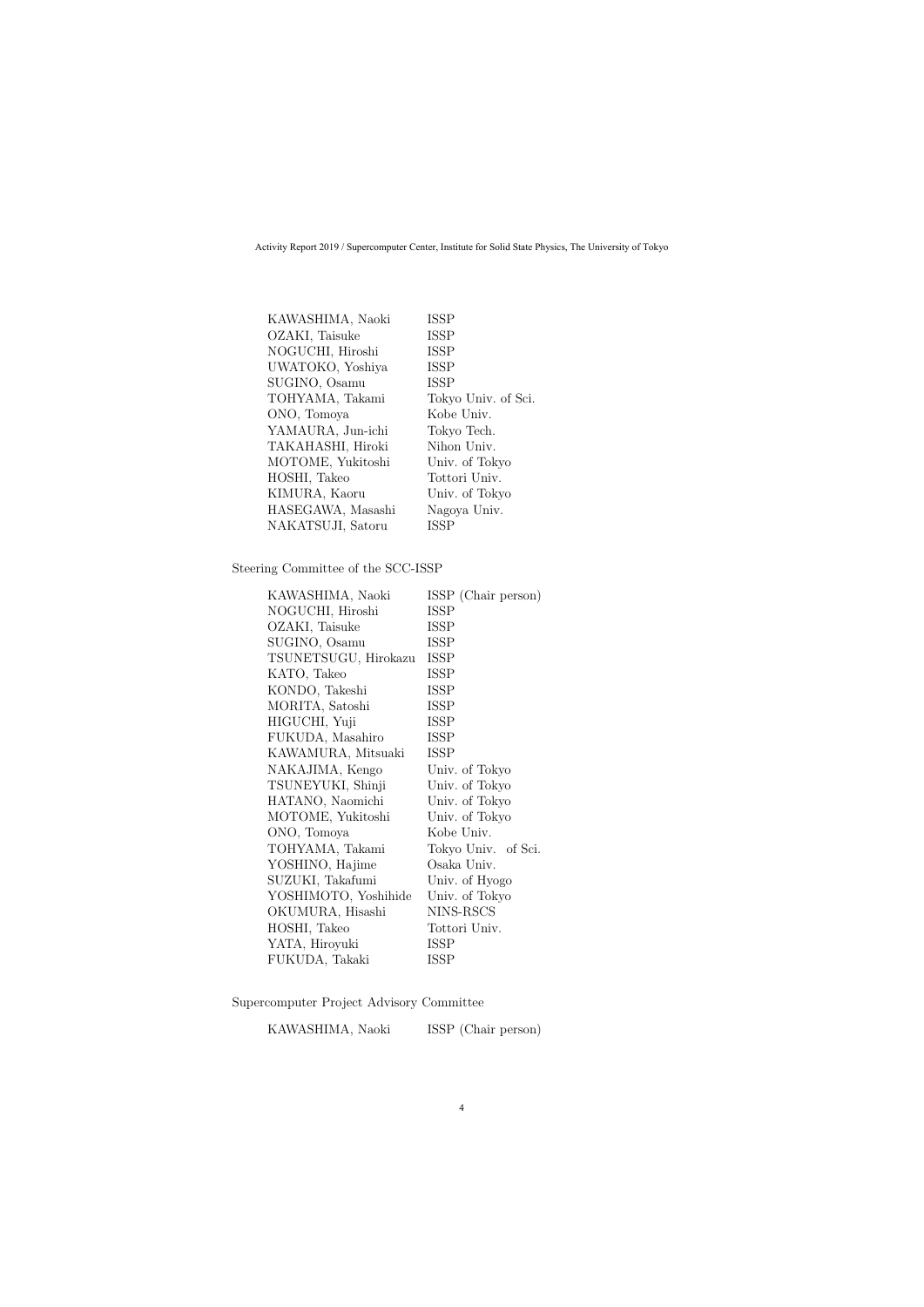| NOGUCHI, Hiroshi     | ISSP                      |
|----------------------|---------------------------|
| SUGINO, Osamu        | ISSP                      |
| OZAKI, Taisuke       | ISSP                      |
| TSUNETSUGU, Hirokazu | <b>ISSP</b>               |
| KATO, Takeo          | <b>ISSP</b>               |
| KONDO, Takeshi       | <b>ISSP</b>               |
| HIGUCHI, Yujihi      | ISSP                      |
| MORITA, Satoshi      | ISSP                      |
| FUKUDA, Masahiro     | ISSP                      |
| KAWAMURA, Mitsuaki   | <b>ISSP</b>               |
| NAKAJIMA, Kengo      | Univ. of Tokyo            |
| TSUNEYUKI, Shinji    | Univ. of Tokyo            |
| IMADA, Masatoshi     | Toyota Riken/Waseda Univ. |
| HATANO, Naomichi     | Univ. of Tokyo            |
| SUZUKI, Takafumi     | Univ. of Hyogo            |
| YOSHIMOTO, Yoshihide | Univ. of Tokyo            |
| OKUMURA, Hisashi     | NINS-RSCS                 |
| HOSHI, Takeo         | Tottori Univ.             |
| ONO, Tomoya          | Univ. of Tsukuba          |
| YOSHINO, Hajime      | Osaka Univ.               |
| MOTOME, Yukitoshi    | Univ. of Tokyo            |
| TOHYAMA, Takami      | Tokyo Univ. of Sci.       |
| KITAO, Akio          | Tokyo Tech.               |
| ARITA, Ryotaro       | Univ. of Tokyo            |
| IKUHARA, Yuichi      | Univ. of Tokyo            |
| SHIBATA, Naokazu     | Tohoku Univ.              |
| AKAGI, Kazuto        | Tohoku Univ.              |
| YANASE, Yoichi       | Kyoto Univ.               |
| HATSUGAI, Yasuhiro   | Univ. of Tsukuba          |
| OKADA, Susumu        | Univ. of Tsukuba          |
| KOBAYASHI, Nobuhiko  | Univ. of Tsukuba          |
| NAKAYAMA, Takashi    | Chiba Univ.               |
| HOTTA, Takashi       | Tokyo Metropolitan Univ.  |
| MATSUKAWA, Hiroshi   | Aoyama Gakuin Univ.       |
| YAMAUCHI, Jun        | Keio Univ.                |
| HAGITA, Katsumi      | National Defense Academy  |
| KONTANI, Hiroshi     | Nagoya Univ.              |
| SAITO, Mineo         | Kanazawa Univ.            |
| KAWAKAMI, Norio      | Kyoto Univ.               |
| YUKAWA, Satoshi      | Osaka Univ.               |
| SUGA, Seiichiro      | Univ. of Hyogo            |
| TATENO, Masaru       | Univ. of Hyogo            |
| YASUDA, Chitoshi     | Univ. of the Ryukyus      |
| OGATA, Masao         | Univ. of Tokyo            |
| WATANABE, Satoshi    | Univ. of Tokyo            |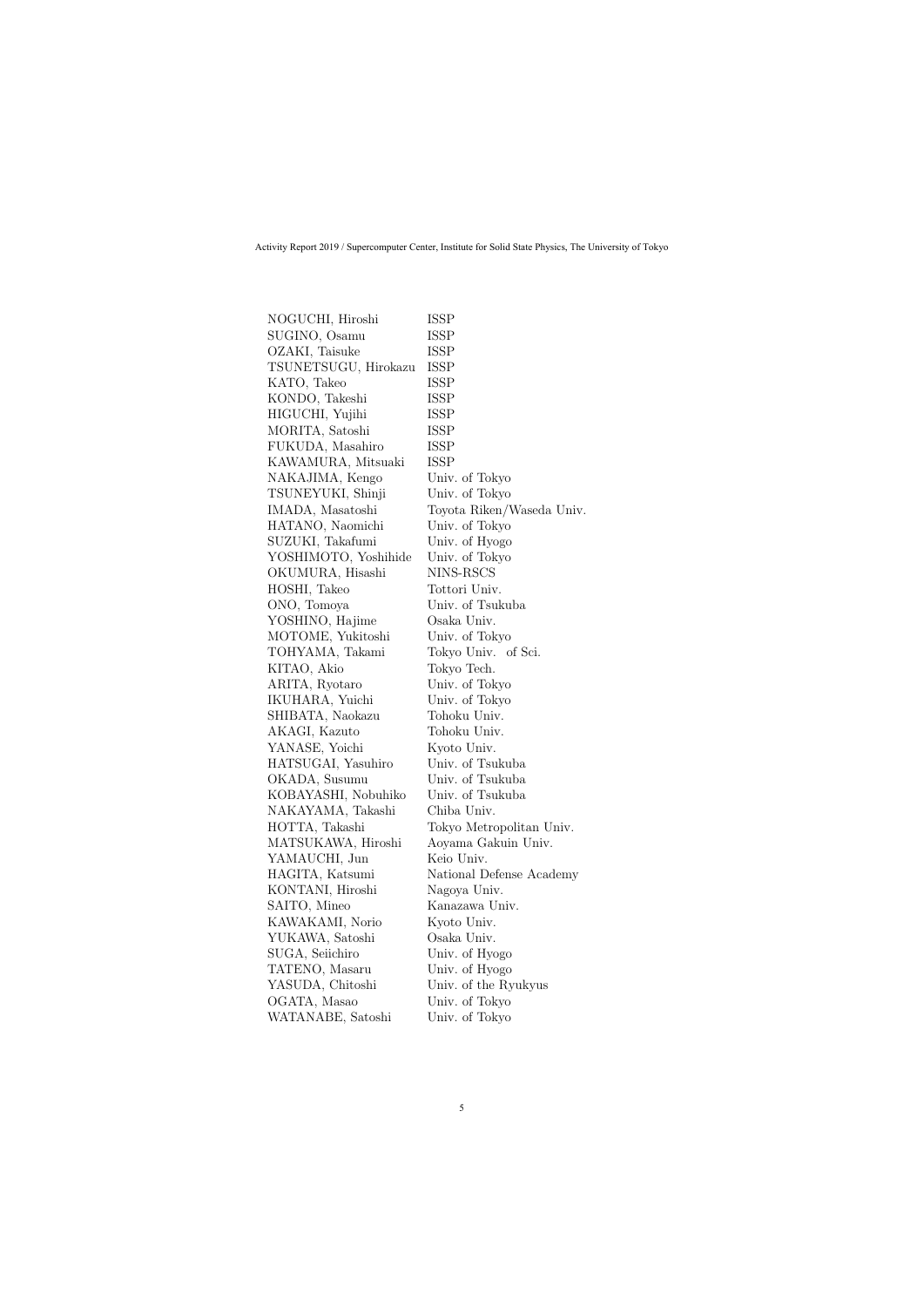OKAMOTO, Yuko Nagoya Univ. HUKUSHIMA, Koji Univ. of Tokyo NEMOTO, Koji Hokkaido Univ. YABANA, Kazuhiro Univ. of Tsukuba HIDA, Kazuo Saitama Univ. WATANABE, Kazuyuki Tokyo Univ. of Sci. FURUKAWA, Nobuo Aoyama Gakuin Univ. KUROKI, Kazuhiko Osaka Univ. TAKANO, Hiroshi Keio Univ. YASUOKA, Kenji Keio Univ. TANAKA, Yukio Nagoya Univ. MASUBUCHI, Yuichi Nagoya Univ. KAWAMURA, Hikaru Osaka Univ. KUSAKABE, Koichi Osaka Univ. SHIRAI, Koun Osaka Univ. SAKAI, Toru Univ. of Hyogo ISHIBASHI, Shoji AIST OTANI, Minoru AIST TOMITA, Yusuke Shibaura Inst. Tech. MIYASHITA, Seiji JPS SHIRAISHI, Kenji Nagoya Univ. OGUCHI, Tamio Osaka Univ. KAWAKATSU, Toshihiro Tohoku Univ. KOBAYASHI, Kazuaki NIMS TATEYAMA, Yoshitaka NIMS KIM, Kang  $Osaka Univ.$ OTSUKI, Tomi Sophia Univ. MORIKAWA, Yoshitada Osaka Univ. ODA, Tatsuki Kanazawa Univ. OTSUKI, Junya Okayama Univ. KOGA, Akihisa Tokyo Tech. SHIMOJO, Fuyuki Kumamoto Univ. TAKETSUGU, Tetsuya Hokkaido Univ. TSURUTA, Kenji Okayama Univ. HAMAGUCHI, Satoshi Osaka Univ. NISHIDATE, Kazume Iwate Univ. KAGESHIMA, Hiroyuki Shimane Univ. SATO, Tetsuya Keio Univ. ISHII, Fumiyuki Kanazawa Univ. TATETSU, Yasutomi Meio Univ. YANAGISAWA, Susumu Univ. of the Ryukyus SHUDO, Ken-ichi Yokohama Natl. Univ. OHMURA, Satoshi Hiroshima Inst. Tech. NOGUCHI, Yoshifumi Shizuoka Univ. NAKAMURA, Kazuma Kyushu Inst. Tech.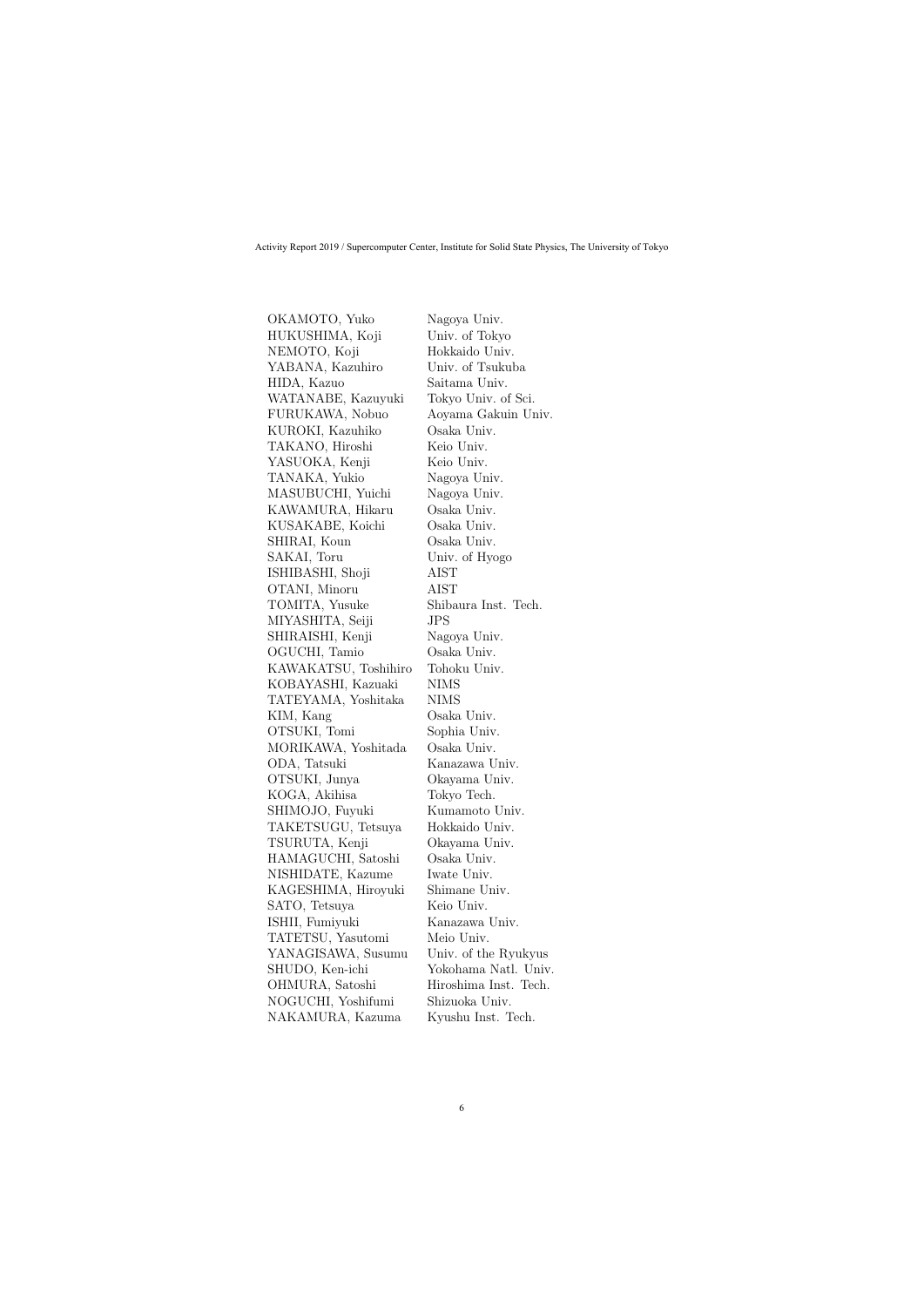| GOHDA, Yoshihiro  | Tokyo Tech.          |
|-------------------|----------------------|
| HAMADA, Ikutaro   | Osaka Univ.          |
| RAEBIGER, Hannes  | Yokohama Natl. Univ. |
| WATANABE, Hiroshi | Keio Univ.           |
| TADA, Tomofumi    | Tokyo Tech.          |
| TODO, Synge       | Univ. of Tokyo       |
|                   |                      |

### **1.4 Staff**

The following staff members of the SCC-ISSP usually administrate the ISSP Supercomputer.

| Professor (Chair person)   |
|----------------------------|
| Associate Professor        |
| Professor                  |
| Professor                  |
| Research Associate         |
| Research Associate         |
| Research Associate         |
| Research Associate         |
| Research Associate         |
| Project Researcher         |
| Project Researcher         |
| <b>Technical Associate</b> |
| Technical Associate        |
| Technical Associate        |
|                            |

# **2 STATISTICS (SCHOOL YEAR 2019)**

## **2.1 System and User Statistics**

In the following, we present statistics for operation time taken in the period from April 2019 to March 2020 (SY 2019). In Table 2, we show general statistics of the supercomputer system in SY 2019. The total numbers of compute nodes in System B and System C are 1891 and 252, respectively. Consumed disk points amount to about 3% and 2% of the total consumed points in System B and System C, respectively.

In the left column of Fig. 2, availabilities, utilization rates, and consumed points in Systems B and C are plotted for each month. Throughout the school year, the utilization rates were very high, exceeding 80% throughout most of the year.

The user statistics are shown in the right column of Fig. 2. The horizontal axis shows the rank of the user/group arranged in the descending order of the execution time (hour*×*nodes). The execution time of the user/group of the first rank is the longest. The vertical axis shows the sum of the execution time up to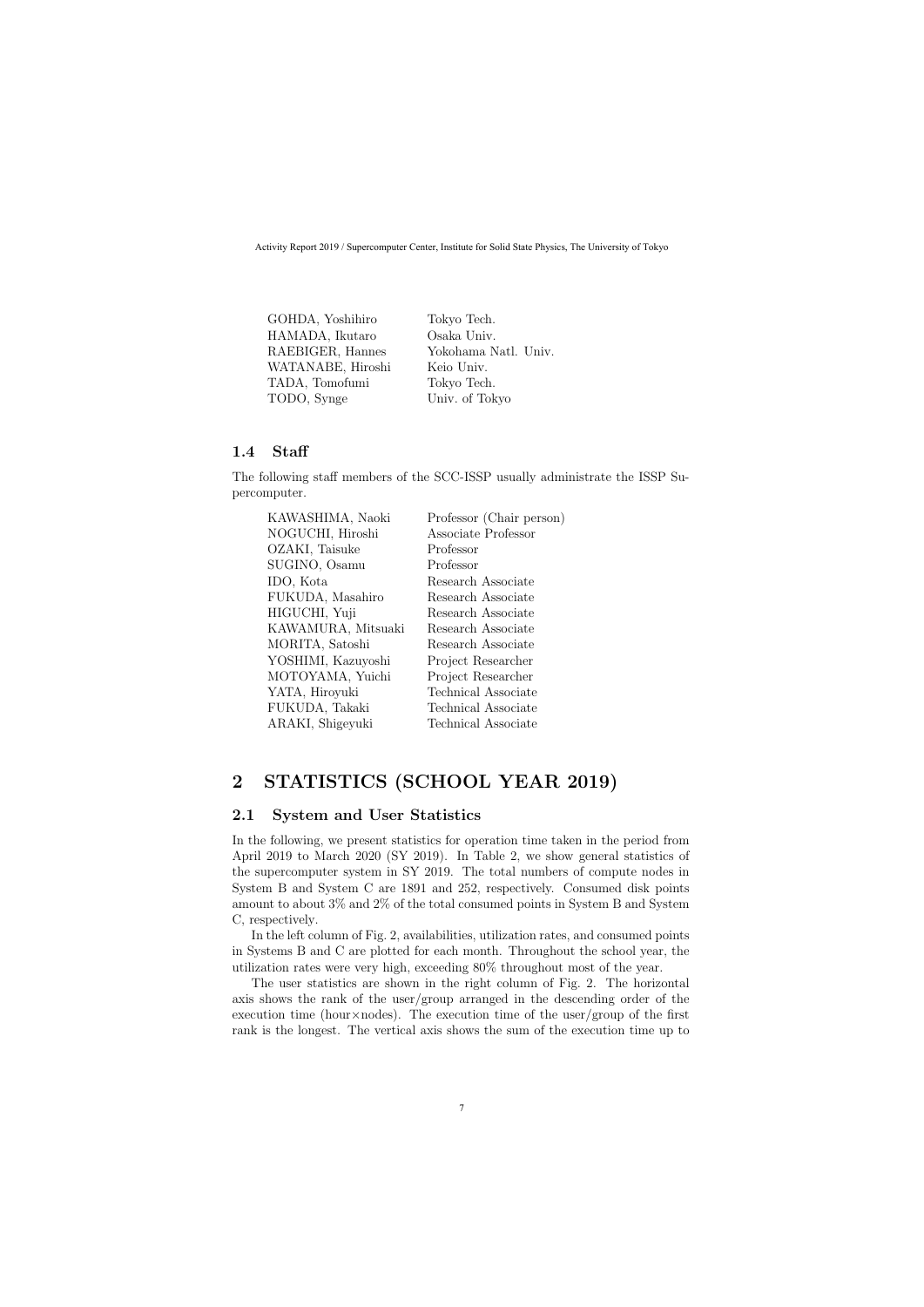|                                                       | System B | System C |
|-------------------------------------------------------|----------|----------|
| total service time $(\times 10^3 \text{ node-hours})$ | 16242    | 2165     |
| number of executed jobs                               | 756817   | 51444    |
| total consumed points $(\times 10^3 \text{ point})$   | 656      | 59       |
| CPU points $(\times 10^3 \text{ point})$              | 635      | 58       |
| disk points $(\times 10^3 \text{ point})$             | 21       |          |
| total exec. time $(\times 10^3 \text{ node-hours})$   | 14529    | 1843     |
| availability                                          | 98.04%   | 98.06%   |
| utilization rate                                      | 89.39%   | 85.13%   |

Table 2: Overall statistics of SY 2019

the rank. From the saturation points of the graphs, the numbers of "active" users of Systems B and C are around 400 and 100, respectively. The maximum ranks in the graphs correspond to the number of the users/groups that submitted at least one job.

### **2.2 Queue and Job Statistics**

Queue structures of Systems B and C in SY2019 are shown in Table 3. In System B, users can choose from three types of compute nodes; jobs submitted to queues with "cpu", "acc", and "fat" at the end of their queue names are submitted to CPU, ACC, and Fat nodes, respectively, while only CPU nodes are available in System C. See Sec. 1.1 for a description of each type of compute node. The user then has to choose the queue according to the number of nodes to use and the duration of their calculation jobs. Queue names starting with "F" are for jobs taking 24 hours or less, while those starting with "L" can run much longer up to 120 hours. More nodes are allotted to "F" queues in order to maximize the turnaround time of user jobs. The queue names starting with "i" are used for interactive debugging of user programs and the elapsed time limit is 30 minutes. The number following "F", "L", or "i" correspond to the number of nodes that can be used by one user job. Note that  $F/B72$  accuse were abolished in November 2018.

To prevent overuse of the storage, points are charged also for usage of disk quota in the three systems, as shown in Table 4. Disk points are revised often for optimal usage of the resources by examining usage tendencies each year.

Although we do not mention here in detail, to promote utilization of the massively parallel supercomputer, background queues for system B ("B4cpu", "B36cpu", "B144cpu", "B18acc", and "B2fat") and background queues for system C ("B4cpu", "B9cpu", "B36cpu") which charge no points for the jobs have also been open.

The number of jobs, average waiting time, and total execution time in each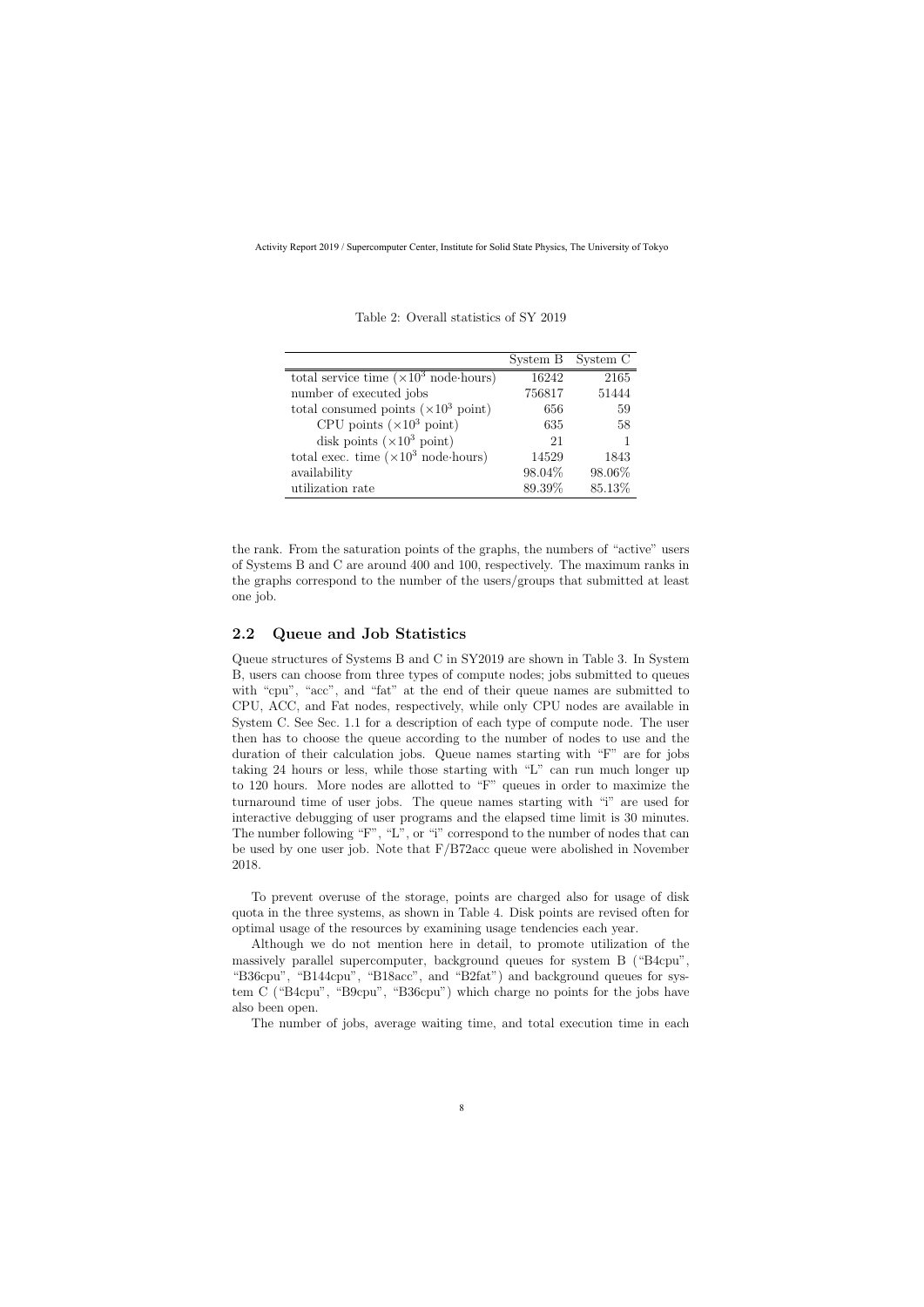

System B



Figure 2: Left: Availabilities, utilization rates and point consumptions of each month during SY 2019. Right: User statistics. The horizontal axis shows the rank of the user/group arranged in the descending order of the execution time (hour*×*nodes). The vertical axis shows the sum of the execution time up to the rank.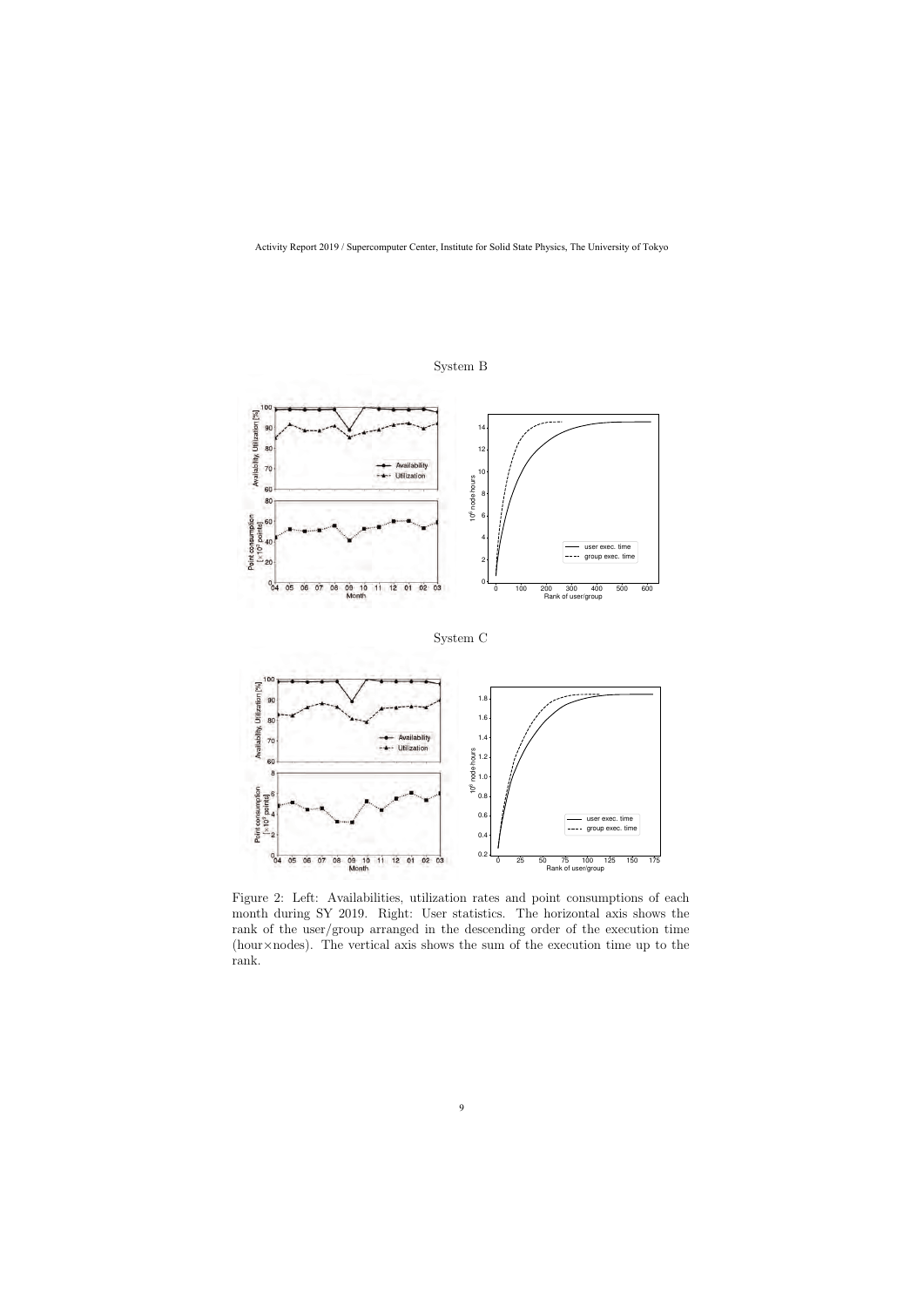queue are shown in Table 5. In System B, a large portion of jobs have been executed in "F" queues. The largest amount of the execution time has been consumed in the large-scale "F144cpu" queue, but substantial number of jobs were run in every queue, suggesting that a wide variety of user needs are met by this queuing scheme. In most of these queues, the queue settings meet the user's tendencies in that the waiting times are on the order of the elapsed-time limit.

# **2.3 Project for Advancement of Software Usability in Materials Science**

From School Year 2015, the supercomputer center (SCC) has started "Project for advancement of software usability in materials science". In this project, for enhancing the usability of the supercomputer system in ISSP, we perform some software-advancement activity such as implementing a new function to an existing code, releasing a private code on Web, writing manuals. Target programs are publicly offered in December and selected in the review by the Steering Committee of SCC. The projects are carried out by the software development team composed of three members in ISSP. In SY 2019, two projects were selected as listed in Table 6.

## **2.4 GPGPU Support Service**

As noted in Sec. 1.1, ACC nodes with graphics processing units (GPU) were introduced in System B in School Year 2015. Since GPUs were introduced in the ISSP Supercomputer center for the first time, many programs developed or utilized by users of this center have not been programmed for GPU computing. To help users take advantage of GPUs, the supercomputer center has started a service for porting users' materials science software to General Purpose GPUs (GPGPU). After a call for proposals (which will usually be in December), target programs for the next school year are selected by the Steering Committee of SCC. The porting service is carried out on each program for about two months; the coding is performed by engineers from the computer vendor supplying the ISSP supercomputer system, and ISSP staff oversee the progress of the project and manage necessary communications with the proposer. Copyrights of the resulting software basically belong to the proposers, but the supported contents might be published under agreement with the proposer. In SY 2019, one project was selected as listed in Table 7.

# **Acknowledgments**

The staffs would like to thank Prof. Takafumi Suzuki (now at University of Hyogo) for developing WWW-based system (SCM: SuperComputer Management System) for management of project proposals, peer-review reports by the SPAC committee, and user accounts. We also thank Ms. Reiko Iwafune for creating and maintaining a new WWW page of the ISSP Supercomputer Center.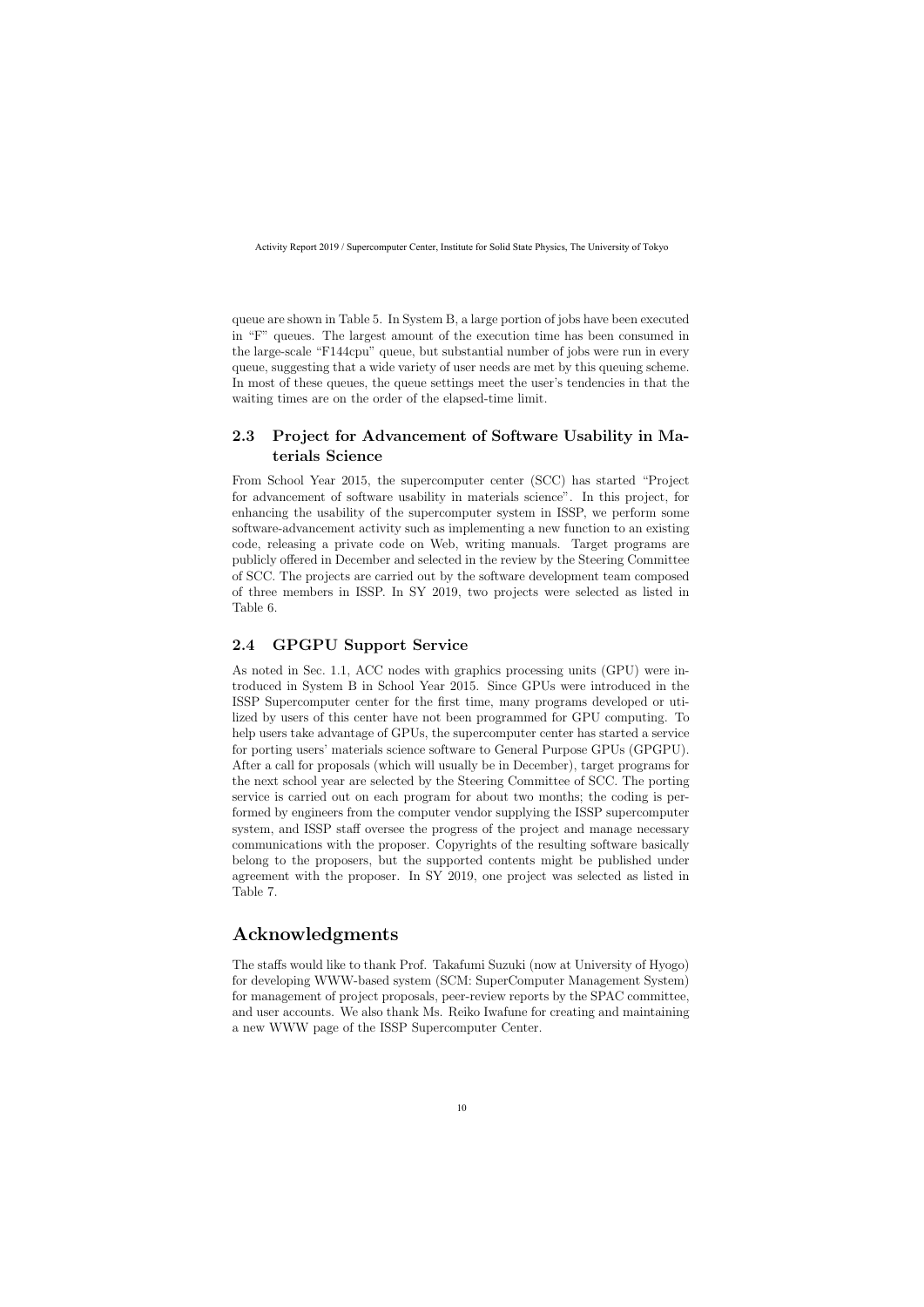| System B             |                  |              |                |                  |                                  |
|----------------------|------------------|--------------|----------------|------------------|----------------------------------|
| queue                | Elapsed time     | $#$ of nodes | $#$ of nodes   | Memory           | job points                       |
| name                 | $\lim$ it $(hr)$ | /job         | 'queue         | $\lim$ it $(GB)$ | $(node \cdot day)$               |
| F4cpu                | 24               | $1 - 4$      | 216            | $120$ /node      |                                  |
| $L4$ cpu             | 120              | $1 - 4$      | 108            | $120$ /node      |                                  |
| F36cpu               | 24               | $5 - 36$     | 288            | $120$ /node      |                                  |
| $L36$ cpu            | 120              | $5 - 36$     | 144            | $120$ /node      |                                  |
| F <sub>144</sub> cpu | 24               | $37 - 144$   | 1008           | $120$ /node      | $72(144)/(\text{\# of nodes})^*$ |
| $L144$ cpu           | 120              | $37 - 144$   | 144            | $120$ /node      | $72(144)/(\text{\# of nodes})^*$ |
| i18cpu               | 0.5              | $1 - 18$     | 72             | $120$ /node      |                                  |
| F <sub>18</sub> acc  | 24               | $1 - 18$     | 180            | $120$ /node      | $\overline{2}$                   |
| L18acc               | 120              | $1 - 18$     | 90             | $120$ /node      | $\overline{2}$                   |
| i9acc                | 0.5              | $1 - 9$      | 36             | $120$ /node      | $\overline{2}$                   |
| F <sub>2fat</sub>    | 24               | $1 - 2$      | 17             | $1000$ /node     | 4                                |
| L2fat                | 120              | $1 - 2$      | 6              | $1000$ /node     | $\overline{4}$                   |
| <i>i</i> 1fat        | 0.5              |              | $\overline{2}$ | $1000$ /node     | 4                                |

Table 3: Queue structures in SY 2019

*∗* For F/L144cpu queue, the number of occupied node increases in increments of 72 nodes.

| System C           |                              |               |              |             |                                 |
|--------------------|------------------------------|---------------|--------------|-------------|---------------------------------|
| queue              | Elapsed time                 | $\#$ of nodes | $#$ of nodes | Memory      | job points                      |
| name               | $\lim$ it $\left(\ln\right)$ | $\delta$      | 'queue       | limit(GB)   | $(\text{node-day})$             |
| F4cpu              | 24                           | $1 - 4$       | 54           | $170$ /node |                                 |
| L <sub>4</sub> cpu | 120                          | $1 - 4$       | 18           | $170$ /node |                                 |
| i4cpu              | 0.5                          | $1 - 4$       | 18           | $170$ /node |                                 |
| F <sub>9</sub> cpu | 24                           | $5 - 9$       | 36           | $170$ /node |                                 |
| $L9$ cpu           | 120                          | $5 - 9$       | 18           | $170$ /node |                                 |
| F36cpu             | 24                           | $10 - 36$     | 144          | $170$ /node | $18(36)/(\text{\# of nodes})^*$ |
| $L36$ cpu          | 120                          | $10 - 36$     | 36           | $170$ /node | $18(36)/(\text{\# of nodes})^*$ |

*∗* For F/L36cpu queue, the number of occupied node increases in increments of 18 nodes.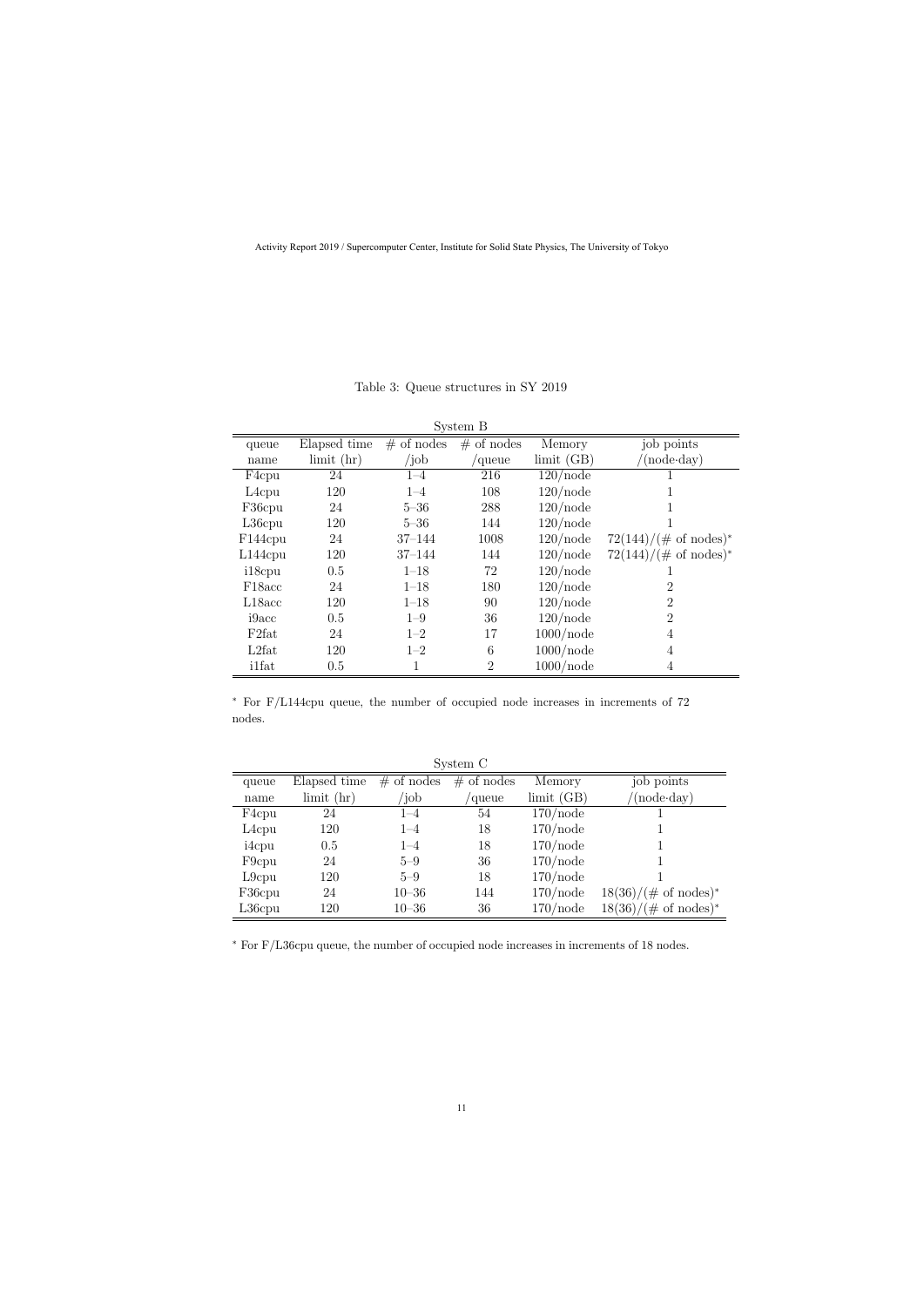|                |       | point/day                              |
|----------------|-------|----------------------------------------|
| System B /home |       | $0.001 \times \theta(q-300)$           |
|                | /work | $0.0001 \times \theta(q - 3000)$       |
| System C       |       | /home $0.001 \times \theta(q-150)$     |
|                |       | /work $0.0001 \times \theta(q - 1500)$ |

Table 4: Disk points of Systems B and C

*∗ q* is denoted in unit of GB.

 $\theta(x)$  is equal to the Heaviside step function  $H(x)$  multiplied by *x*, i.e.,  $xH(x)$ .

Table 5: Number of jobs, average waiting time, total execution time, and average number of used nodes per job in each queue.

|                    |             | System B     |                                   |              |
|--------------------|-------------|--------------|-----------------------------------|--------------|
| queue              | $#$ of Jobs | Waiting Time | Exec. Time                        | $#$ of nodes |
|                    |             | (hour)       | $(\times 10^3 \text{ node-hour})$ |              |
| F <sub>4</sub> cpu | 169958      | 12.85        | 1223.79                           | 1.38         |
| L <sub>4</sub> cpu | 9051        | 26.04        | 570.60                            | 1.71         |
| F36cpu             | 26234       | 30.71        | 1342.06                           | 8.54         |
| $L36$ cpu          | 2295        | 64.56        | 812.25                            | 9.57         |
| F144cpu            | 9950        | 33.30        | 7208.66                           | 90.65        |
| $L144$ cpu         | 194         | 83.32        | 829.66                            | 109.86       |
| i18cpu             | 76809       | 0.52         | 106.56                            | 8.74         |
| F18acc             | 201751      | 3.93         | 831.48                            | 3.07         |
| L18acc             | 6661        | 11.86        | 536.87                            | 3.28         |
| i9acc              | 6519        | 0.15         | 2.31                              | 3.94         |
| F <sub>2fat</sub>  | 7310        | 24.27        | 75.56                             | 1.28         |
| L2fat              | 753         | 30.50        | 26.75                             | 1.37         |
| <i>i</i> 1fat      | 3504        | 0.22         | 0.54                              | 1.00         |
|                    |             | System C     |                                   |              |
| queue              | $#$ of Jobs | Waiting Time | Exec. Time                        | $#$ of nodes |
|                    |             | (hour)       | $(\times 10^3 \text{ node-hour})$ |              |
| F <sub>4</sub> cpu | 25640       | 12.06        | 268.51                            | 1.54         |
| L <sub>4</sub> cpu | 1718        | 79.26        | 110.23                            | 1.61         |
| i4cpu              | 10297       | 0.06         | 2.86                              | 2.63         |
| F9cpu              | 2863        | 40.39        | 159.26                            | 7.43         |
| $L9$ cpu           | 203         | 31.61        | 46.64                             | 6.36         |
| F36cpu             | 2588        | 19.52        | 652.58                            | 24.94        |
| $L36$ cpu          | 130         | 70.88        | 160.24                            | 24.37        |